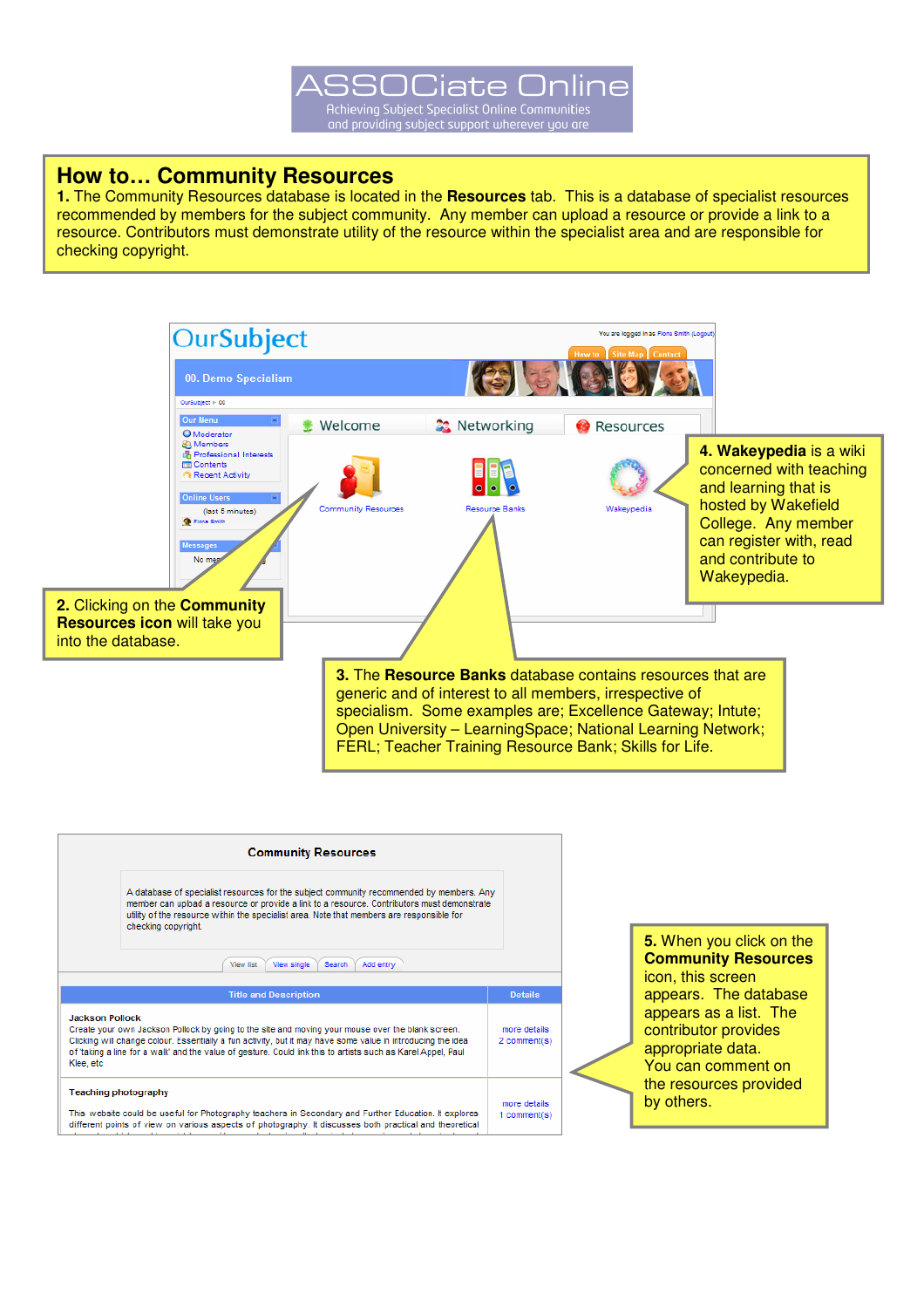

**6.** At the bottom of the page, there are some options.



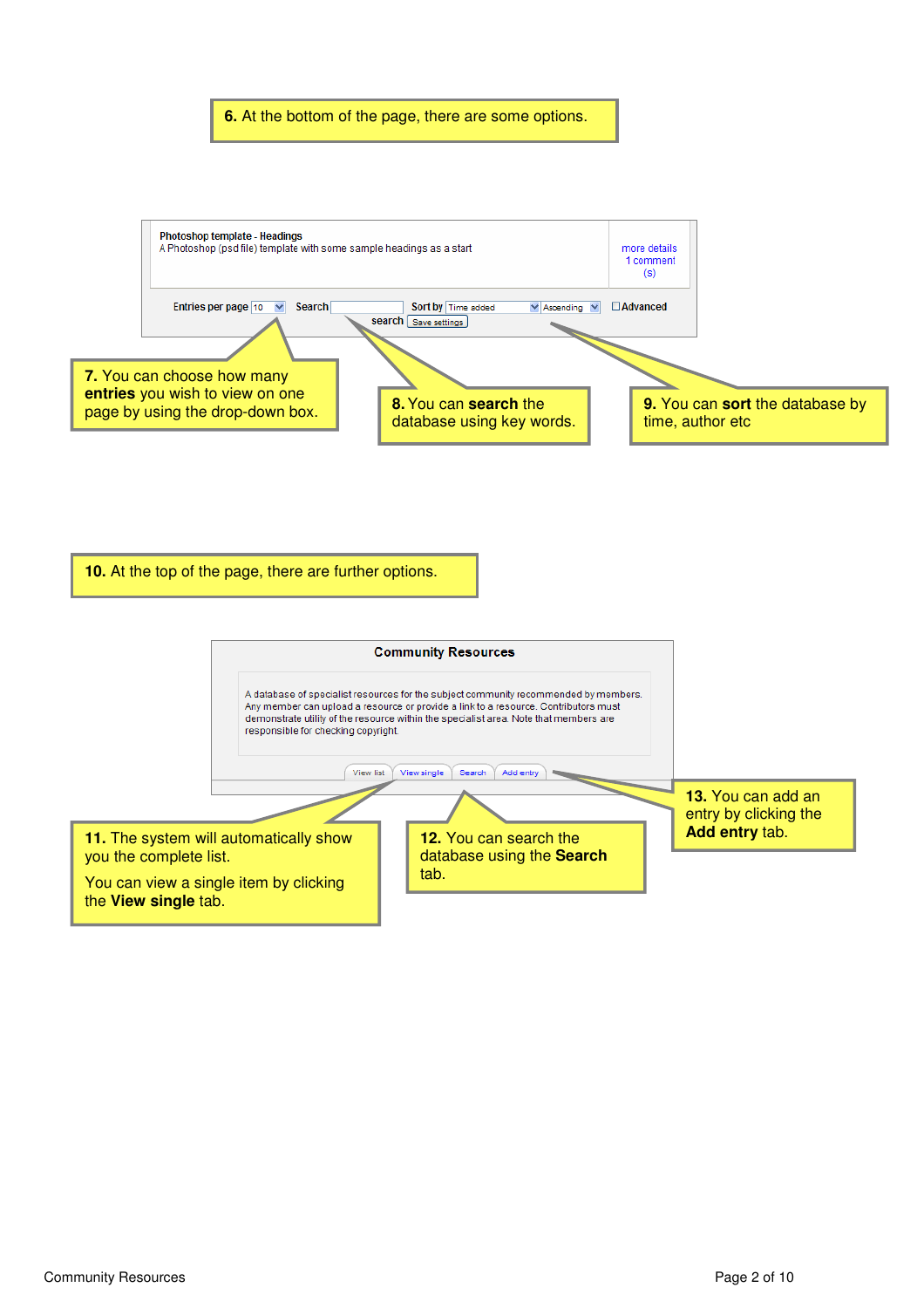



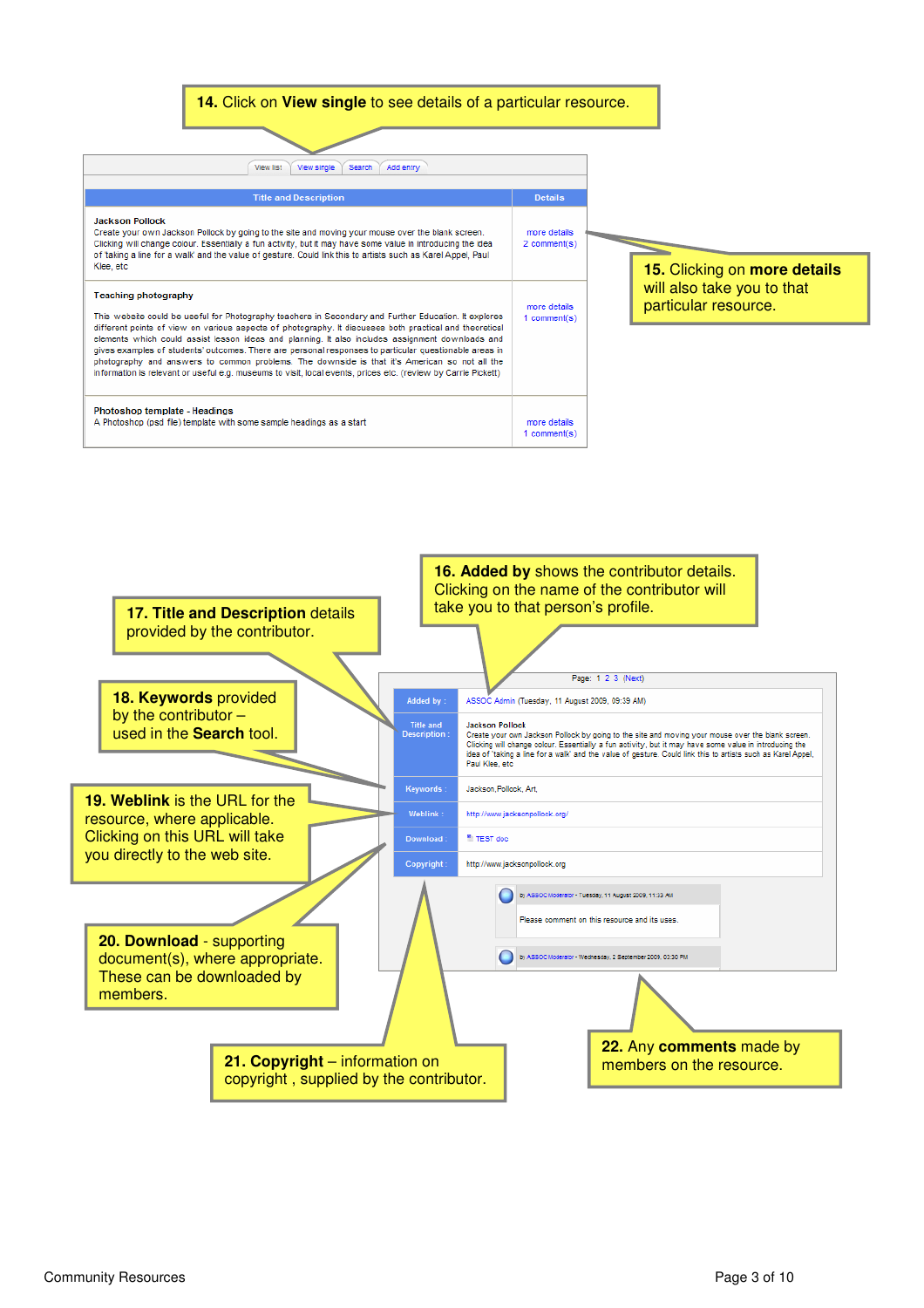

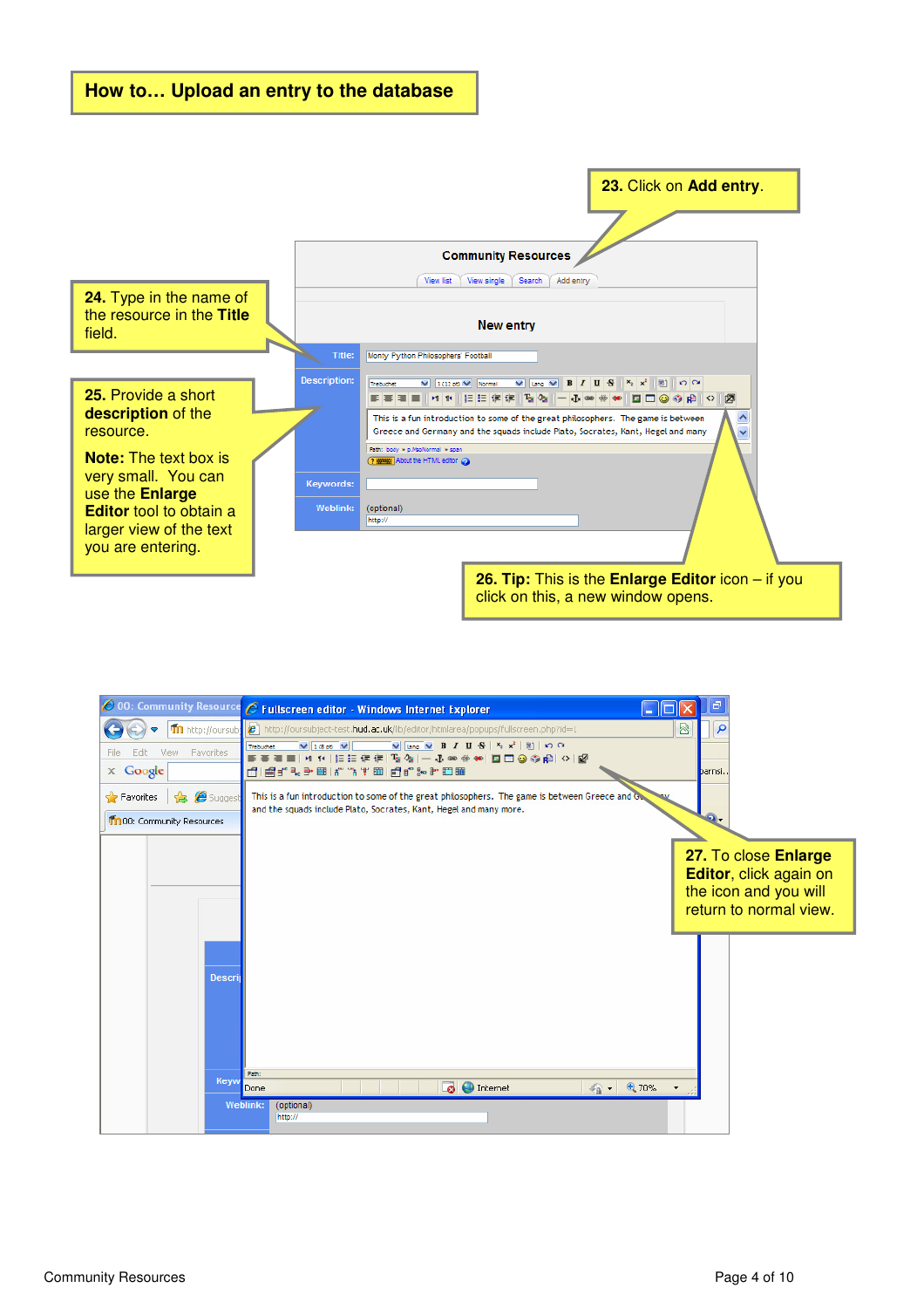

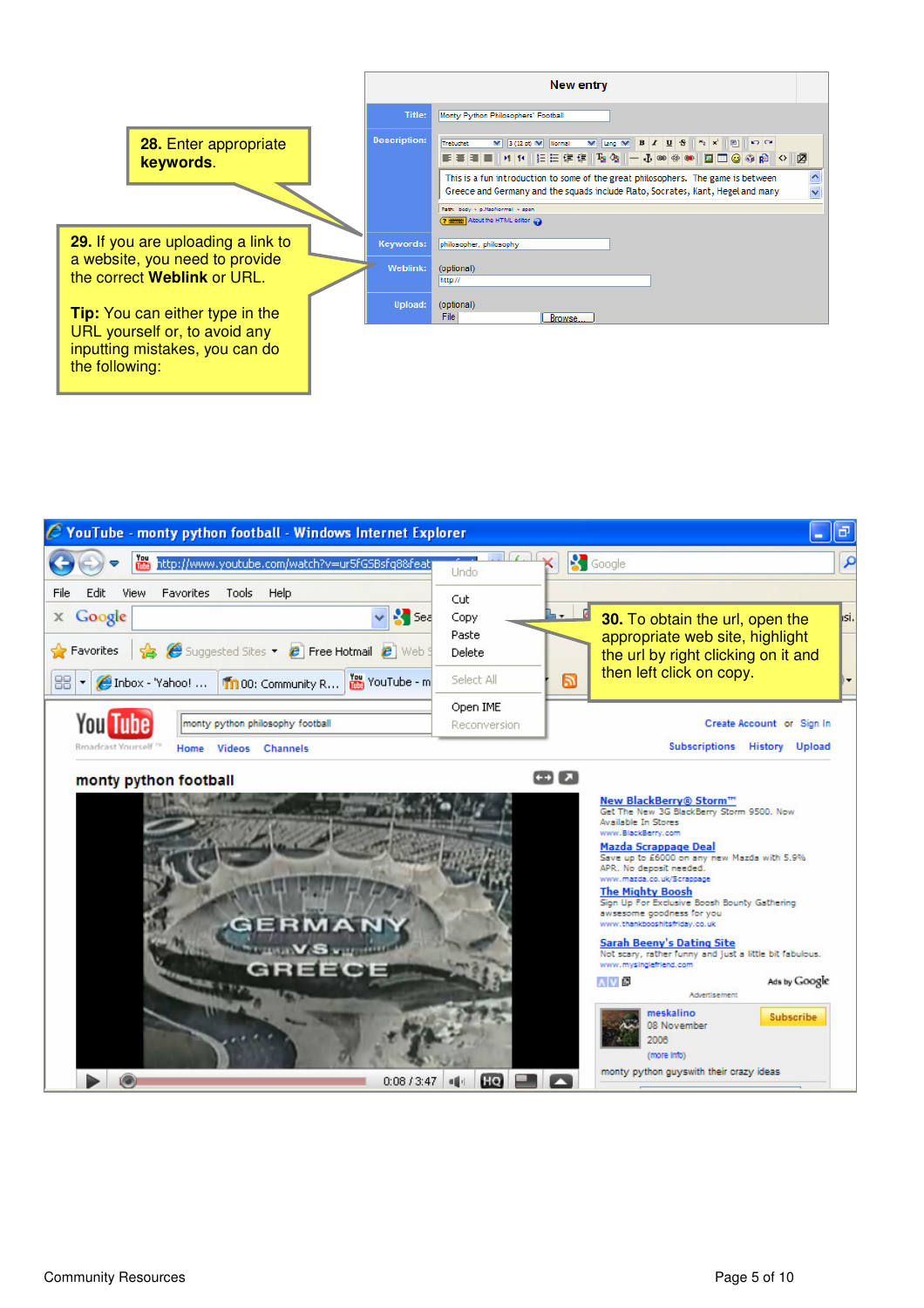#### **31. Tip: Finding video footage**

You may have some video footage at your institution that you wish to upload. If this is the case, ensure that you have the required permissions to display the film (if you are in any doubt, check with your institution or the author of the resource).

Two very popular sites that are used to find video footage are:

#### **Teachers TV:** www.teachers.tv

Although many of the films on Teachers TV are concerned with the primary and secondary sectors, there are still some useful items that can be utilised on OurSubject, particularly if you explain the relevance of the clip for the post-compulsory sector. There are some films from the post-compulsory sector on the site.

### **YouTube:** http://uk.youtube.com

YouTube has some useful footage – the videos on this site should be watched carefully before utilisation on OurSubject, as there can be surprises.

|                       | <b>New entry</b>                                                                                                                                                                                                                                                                                                                                               |                                                                                                                                                                                                                                                                    |
|-----------------------|----------------------------------------------------------------------------------------------------------------------------------------------------------------------------------------------------------------------------------------------------------------------------------------------------------------------------------------------------------------|--------------------------------------------------------------------------------------------------------------------------------------------------------------------------------------------------------------------------------------------------------------------|
| <b>Title:</b>         | Monty Python Philosophers' Football                                                                                                                                                                                                                                                                                                                            |                                                                                                                                                                                                                                                                    |
| Description:          | Trebuchet<br>$I \parallel I$<br>$\mathcal{F}_2$ and $\mathcal{F}_3$<br>M<br>$3(12 \text{ pt}) \vee$<br>$\vee$ Lang $\vee$<br>Normal<br>10 O<br>This is a fun introduction to some of the great philosophers. The gal<br>between Greece and Germany and the squads include Plato, Socrate<br>Hegel and many more.<br>Path: body<br>? WWW. About the HTML editor | $\Omega$<br>图1<br>32. Paste the url into the space provided.<br><b>Note:</b> http:// is provided as a default in the<br>web link box $-$ make sure that there is only<br>one http:// in the address when your have<br>pasted the url.<br>Check the link carefully. |
| Keywords:<br>Weblink: | philosopher, philosophy<br>(optional)                                                                                                                                                                                                                                                                                                                          |                                                                                                                                                                                                                                                                    |
| Upload:               | http://www.youtube.com/watch?v=ur5fGSBsfq8&feature=<br>(optional)<br>File<br>Browse<br>Filename (optional)                                                                                                                                                                                                                                                     | 33. Upload: If you have a file to accompany the<br>footage (please note – this is optional), you can<br>browse your files to find it.                                                                                                                              |

| Weblink:<br>Upload: | (optional)<br>http://www.youtube.com/watch?v=ur5fGSBsfq8&feature=<br>(optional)<br>File C:\Documents and Set Browse<br>Filename (optional) Philosophy Schools                                                                                                 | <b>34.</b> When you find the correct document,<br>double click on it and it will upload onto<br>the VLE. You can then provide a file<br>name (please note $-$ this is optional but<br>helpful to others).                                                    |
|---------------------|---------------------------------------------------------------------------------------------------------------------------------------------------------------------------------------------------------------------------------------------------------------|--------------------------------------------------------------------------------------------------------------------------------------------------------------------------------------------------------------------------------------------------------------|
| Copyright:          | Provide brief details of copyright – that is, details of the originator(s) of the resource.<br>Trebuchet<br><b>⋹⋹⋹⋹⋒⋪</b> ⋪⋒⋿⋿⋐⋐⋒⋦⋬⋒⋺⋠⋘⋒⋑⋑⋑⋬⋪<br>Video - copyright according to YouTube terms and conditions.<br>Document - Originated and written by member. | 35. Include appropriate copyright<br>details.                                                                                                                                                                                                                |
|                     | Path: body > p<br><b>? WWW.</b> About the HTML editor<br>Save and view   Save and add another<br>Upload entries from a file                                                                                                                                   | <b>36.</b> When you are happy with what you<br>have uploaded, click Save and view.<br>If you wish to upload further resources,<br>click on Save and add another.<br>Clicking on Upload entries from a file<br>will take you to a new form for<br>completion. |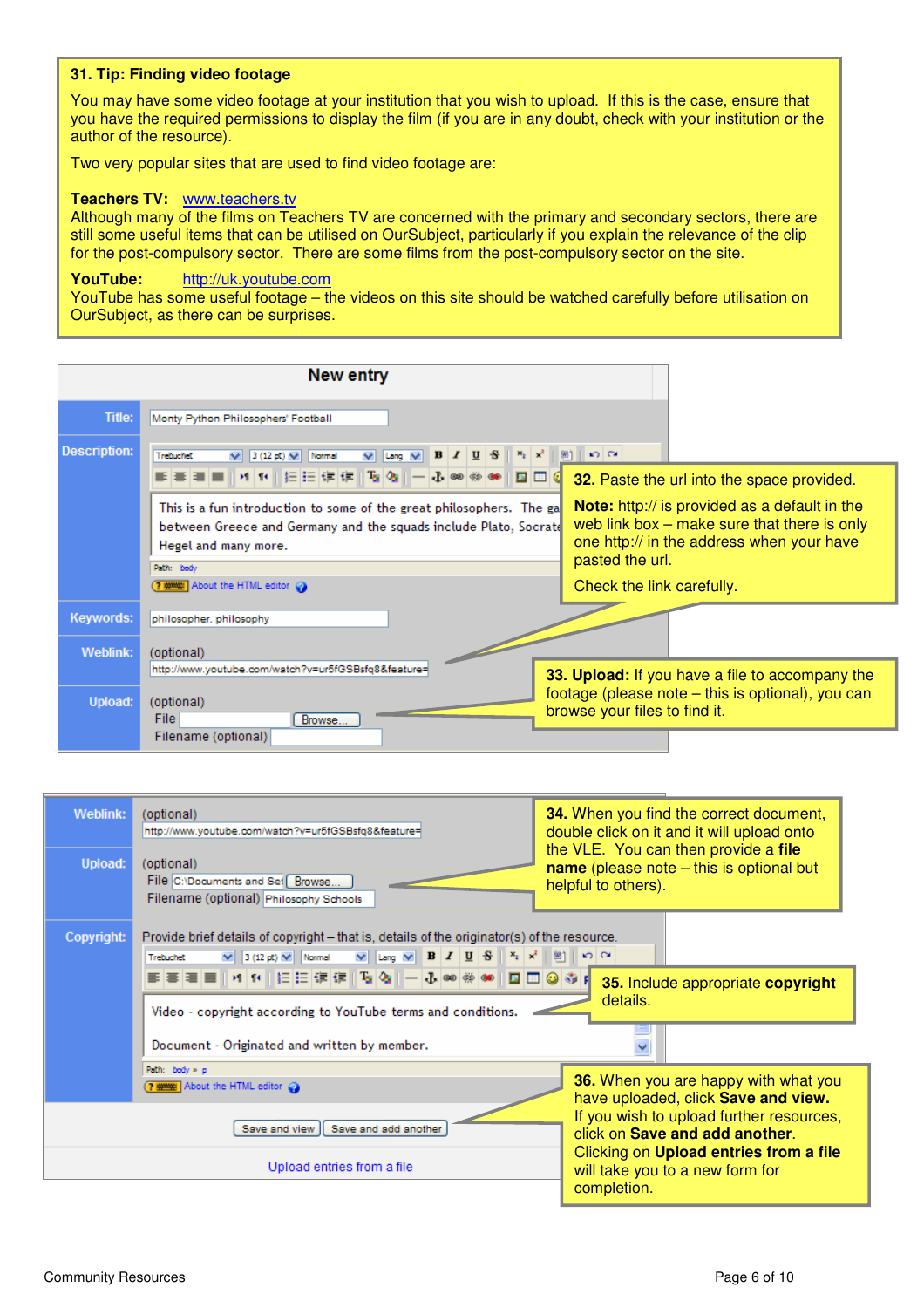

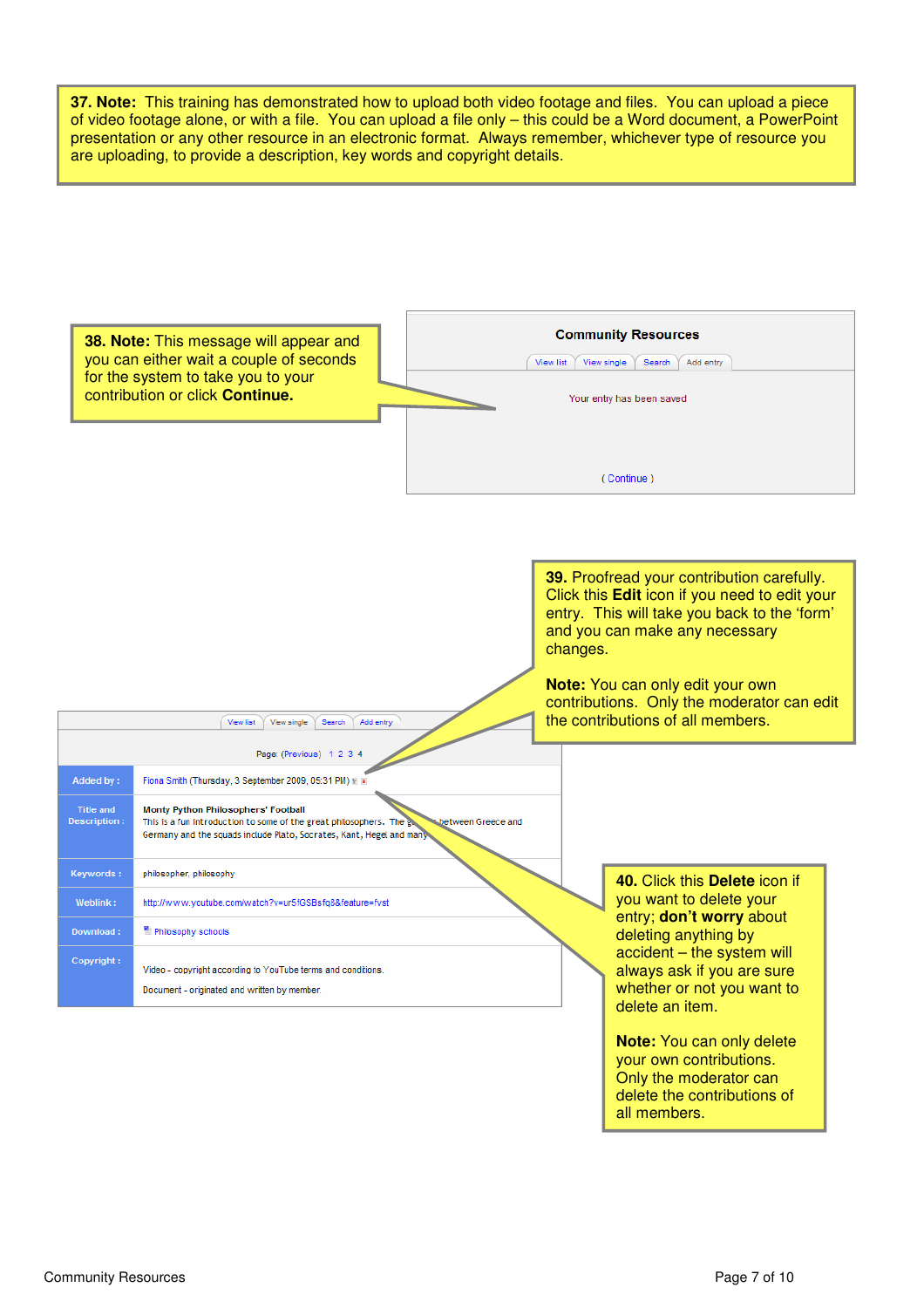| <b>Title and Description</b>                                                                                                                                                                                                                                                                                                                                                                                                                                                                                                                                                                                                                                                       | <b>Details</b>                                  |
|------------------------------------------------------------------------------------------------------------------------------------------------------------------------------------------------------------------------------------------------------------------------------------------------------------------------------------------------------------------------------------------------------------------------------------------------------------------------------------------------------------------------------------------------------------------------------------------------------------------------------------------------------------------------------------|-------------------------------------------------|
| <b>Jackson Pollock</b><br>Create your own Jackson Pollock by going to the site and moving your mouse over the blank screen.<br>Clicking will change colour. Essentially a fun activity, but it may have some value in introducing the<br>idea of 'taking a line for a walk' and the value of gesture. Could link this to artists such as Karel<br>Appel, Paul Klee, etc.                                                                                                                                                                                                                                                                                                           | more details.<br>2 comment(s)                   |
| <b>Teaching photography</b><br>This website could be useful for Photography teachers in Secondary and Further Education. It<br>explores different points of view on various aspects of photography. It discusses both practical and<br>theoretical elements which could assist lesson ideas and planning. It also includes assignment<br>downloads and gives examples of students' outcomes. There are personal responses to particular<br>questionable areas in photography and answers to common problems. The downside is that it's<br>American so not all the information is relevant or useful e.g. museums to visit, local events, prices<br>etc. (review by Carrie Pickett) | more details<br>1 comment(s)                    |
| <b>Photoshop template - Headings</b><br>A Photoshop (psd file) template with some sample headings as a start                                                                                                                                                                                                                                                                                                                                                                                                                                                                                                                                                                       | more details.<br>1 comment(s)                   |
| Monty Python Philosophers' Football<br>This is a fun introduction to some of the great philosophers. The game is between Greece and Germany<br>and the squads include Plato, Socrates, Kant, Hegel and many more.                                                                                                                                                                                                                                                                                                                                                                                                                                                                  | more details<br>0 comment(s)<br><b>MCT TEXT</b> |

# **How to…Comment on a resource**

|                                                                                                                                                                                                                                                                                                                                                                                                                                                                                                                                                                                                                                                                                    | <b>Title and Description</b>                                                                                                                                                                                                                                                                                                                                                                | <b>Details</b>               |                                                                           |  |
|------------------------------------------------------------------------------------------------------------------------------------------------------------------------------------------------------------------------------------------------------------------------------------------------------------------------------------------------------------------------------------------------------------------------------------------------------------------------------------------------------------------------------------------------------------------------------------------------------------------------------------------------------------------------------------|---------------------------------------------------------------------------------------------------------------------------------------------------------------------------------------------------------------------------------------------------------------------------------------------------------------------------------------------------------------------------------------------|------------------------------|---------------------------------------------------------------------------|--|
| <b>Jackson Pollock</b><br>Appel, Paul Klee, etc.                                                                                                                                                                                                                                                                                                                                                                                                                                                                                                                                                                                                                                   | Create your own Jackson Pollock by going to the site and moving your mouse over the blank screen.<br>Clicking will change colour. Essentially a fun activity, but it may have some value in introducing the<br>idea of 'taking a line for a walk' and the value of gesture. Could link this to artists such as Karel                                                                        | more details<br>2 comment(s) | 42. Select the resource on<br>which you wish to<br>comment by clicking on |  |
| <b>Teaching photography</b><br>This website could be useful for Photography teachers in Secondary and Further Education. It<br>explores different points of view on various aspects of photography. It discusses both practical and<br>theoretical elements which could assist lesson ideas and planning. It also includes assignment<br>downloads and gives examples of students' outcomes. There are personal responses to particular<br>questionable areas in photography and answers to common problems. The downside is that it's<br>American so not all the information is relevant or useful e.g. museums to visit, local events, prices<br>etc. (review by Carrie Pickett) |                                                                                                                                                                                                                                                                                                                                                                                             | more details<br>comment(s)   | either more details or X<br>comments.                                     |  |
| Photoshop template - Headings<br>A Photoshop (psd file) template with some sample headings as a start                                                                                                                                                                                                                                                                                                                                                                                                                                                                                                                                                                              |                                                                                                                                                                                                                                                                                                                                                                                             | more details<br>1 comment(s) |                                                                           |  |
| Monty Python Philosophers' Football<br>This is a fun introduction to some of the great philosophers. The game is between Greece and Germany<br>and the squads include Plato, Socrates, Kant, Hegel and many more.                                                                                                                                                                                                                                                                                                                                                                                                                                                                  |                                                                                                                                                                                                                                                                                                                                                                                             | more details<br>0 comment(s) |                                                                           |  |
| Keywords:                                                                                                                                                                                                                                                                                                                                                                                                                                                                                                                                                                                                                                                                          | gownloads and gives examples of students outcomes. There are personal responses to particular<br>questionable areas in photography and answers to common problems. The downside is that it's<br>American so not all the information is relevant or useful e.g. museums to visit, local events, prices<br>etc. (review by Carrie Pickett)<br>photography, teaching, ideas, planning, example |                              |                                                                           |  |
| Weblink:                                                                                                                                                                                                                                                                                                                                                                                                                                                                                                                                                                                                                                                                           | http://www.teachingphoto.com                                                                                                                                                                                                                                                                                                                                                                |                              |                                                                           |  |
| Download:                                                                                                                                                                                                                                                                                                                                                                                                                                                                                                                                                                                                                                                                          |                                                                                                                                                                                                                                                                                                                                                                                             |                              |                                                                           |  |
| Copyright:                                                                                                                                                                                                                                                                                                                                                                                                                                                                                                                                                                                                                                                                         | Copyright © 2009 TeachingPhoto.com   For more information, please email:<br>comments@teachingphoto.com                                                                                                                                                                                                                                                                                      |                              |                                                                           |  |
|                                                                                                                                                                                                                                                                                                                                                                                                                                                                                                                                                                                                                                                                                    | by ASSOC Member - Tuesday, 11 August 2009, 11:55 AM                                                                                                                                                                                                                                                                                                                                         |                              | 43. Click on Add comment.                                                 |  |
|                                                                                                                                                                                                                                                                                                                                                                                                                                                                                                                                                                                                                                                                                    | This site has some good articles. Thank you.                                                                                                                                                                                                                                                                                                                                                |                              |                                                                           |  |
|                                                                                                                                                                                                                                                                                                                                                                                                                                                                                                                                                                                                                                                                                    | Add comment                                                                                                                                                                                                                                                                                                                                                                                 |                              |                                                                           |  |
|                                                                                                                                                                                                                                                                                                                                                                                                                                                                                                                                                                                                                                                                                    | Page: (Previous) 1 2 3 4 (Next)                                                                                                                                                                                                                                                                                                                                                             |                              |                                                                           |  |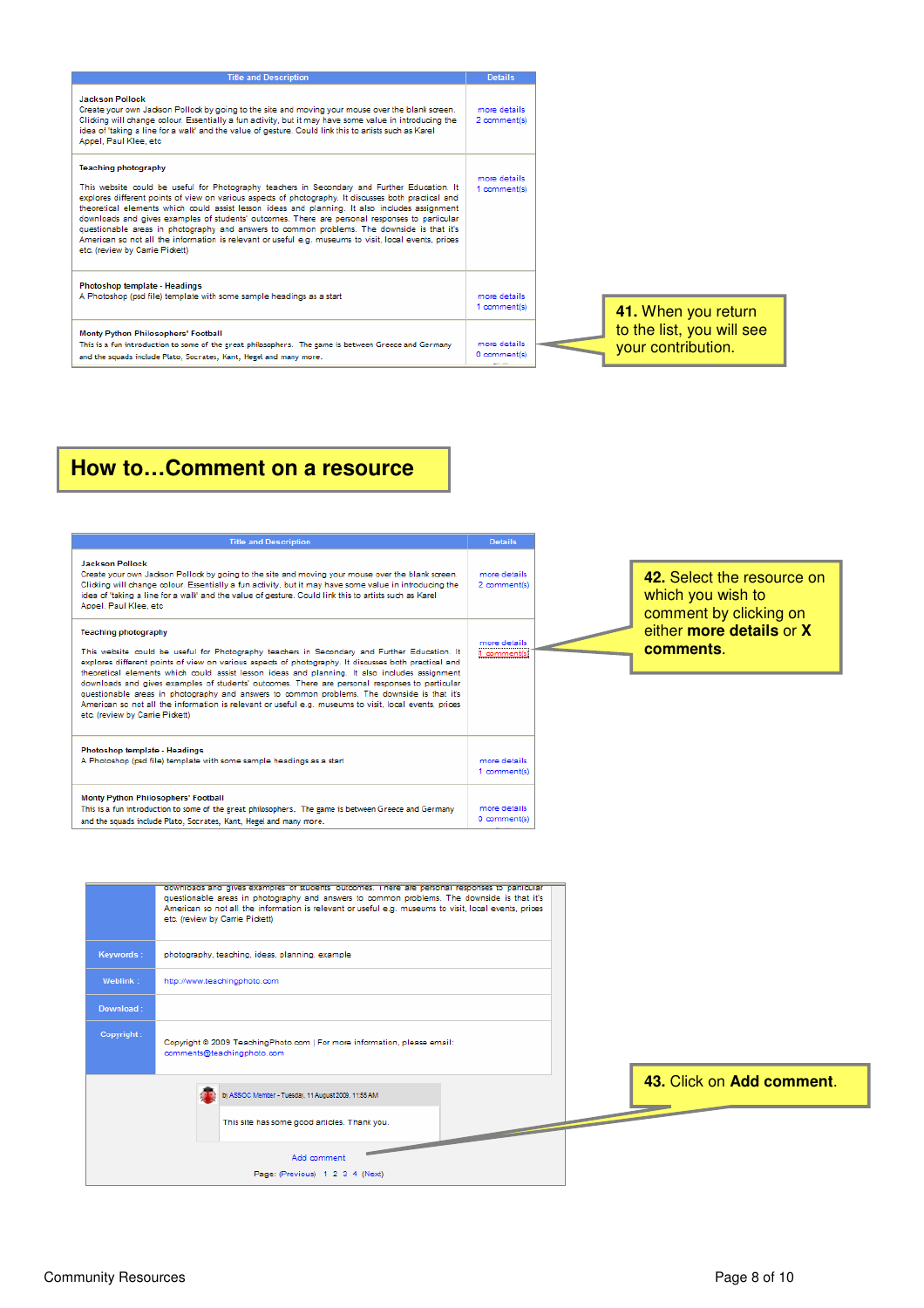